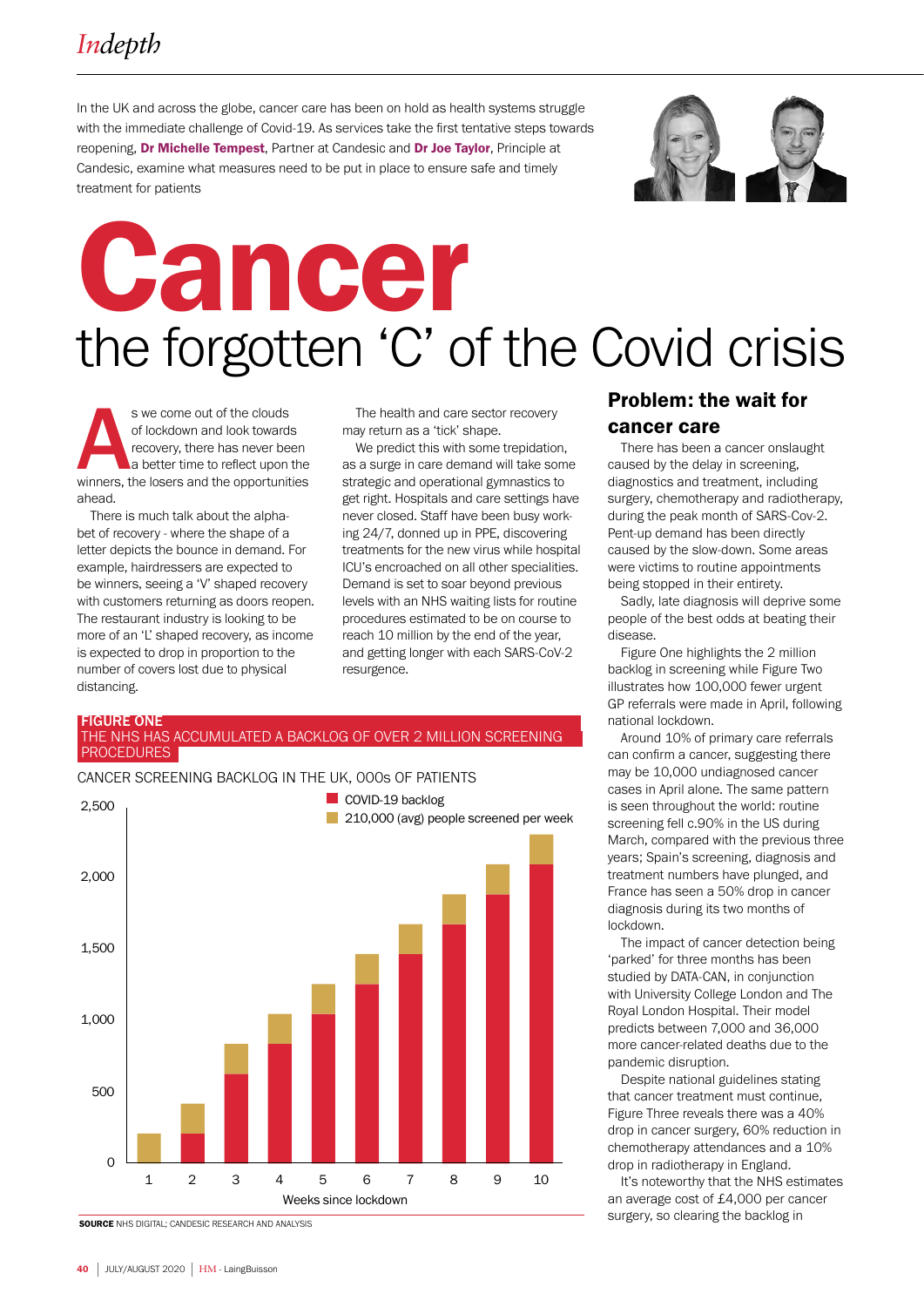operations will have a price tag of over £145m.

Despite the fact it's the second largest cancer killer, colorectal cancer screening via colonoscopy is struggling to restart due to logistical and operational issues. Services such as endoscopy and diagnostic imaging continue to operate below pre-SARS-COV-2 capacity as appointment times have had to be increased to do the necessary cleaning and disinfecting to keep the environment safe for both patient and staff. All further exacerbating the delay to treatment time.

### Clinical cancer trials

Beyond treatments of today, oncology research has also been impacted. This will have knock-on effects by disrupting drug development and delaying future treatments.

Cancer accounts for 30% of all clinical trials (Figure Four). Candesic analysis found that over 20% of oncology trials were halted because of the SARS-CoV-2 impact. Breast, prostate and respiratory being impacted the most (Figure Five) with interventional studies disrupted more than observational studies (Figure Six).

The trial halt is understandable because many cancer patients have depressed immune systems as a consequence of treatments, so had to be shielded during the pandemic. It's clear that clinical trial settings that require bricks and mortar and long patient commutes for check-ups are going to be shaken up. We are already helping some clinical trial companies develop more digital platforms for observational monitoring.

Professor Caroline Springer, director of drug discovery at the CRUK Manchester Institute described how her lab was closed down with only a few hours' notice: 'people in that lab lost years of research as you can't close down a lab in one afternoon without losing vital biological materials and having to throw unfinished projects in the bin.'

### Problem solving

Looking forwards to solutions and any silver lining, it is clear that cancer care will become a global health priority.

It's also likely that novel solutions and more partnerships will blossom as the

focus shifts away from SARS-CoV-2 and towards how to match the tsunami of demand.

So, what needs to be done to come through this together?

### Focus on clearing the backlog and digital booking systems

Cancer cases which have been building up need safe and efficient services to come back on-line.

It's likely that patients will need to be prioritised. The NHS has already released a guide for giving priority to patients with conditions that are immediately lifethreatening or critically unstable, and to interventions that will result in survival gain or improved quality of life.

Digital booking systems are stepping up to the challenge to ensure vital capacity is well utilised. Start-up digital companies such as Zesty and DrDoctor have both made inroads into the £1bn of missed outpatient appointments.

Lloyd Price, co-Founder of Zesty said: 'We are seeing operational pressure build up for our NHS hospital clients and providers across the UK. Acute,

community and specialist cancer hospitals are working hard to balance capacity issues of patient demand and clinical supply. Cancer appointments are more challenging due to urgent referral two-week targets, the many different types of tests or scans patients tend to have in order to find out if they have cancer, followed by the complexity and intensity of treatment where needed.

Tests and treatments are all appointments which need to be planned for, this is where we can help, partnering with hospitals to optimise supply and demand.'

### Develop more safe sites

Cancer services need to develop safe sites to prevent more disruption and to keep patients safe from infection.

Fortunately, hospitals in 19 areas of England are operating as 'cancer hubs', including in London, Manchester and Leeds, and SARS-CoV-2 testing has been made available to every patient and staff member at these sites in order to ensure that these sites remain safe.

### FIGURE TWO GP REFERRALS HAVE FALLED DRAMATICALLY POST-LOCKDOWN TWO WEEK WAIT FROM GP URGENT CANCER REFERRAL TO FIRST

CONSULTANT APPOINTMENT, NO. OF PATIENTS



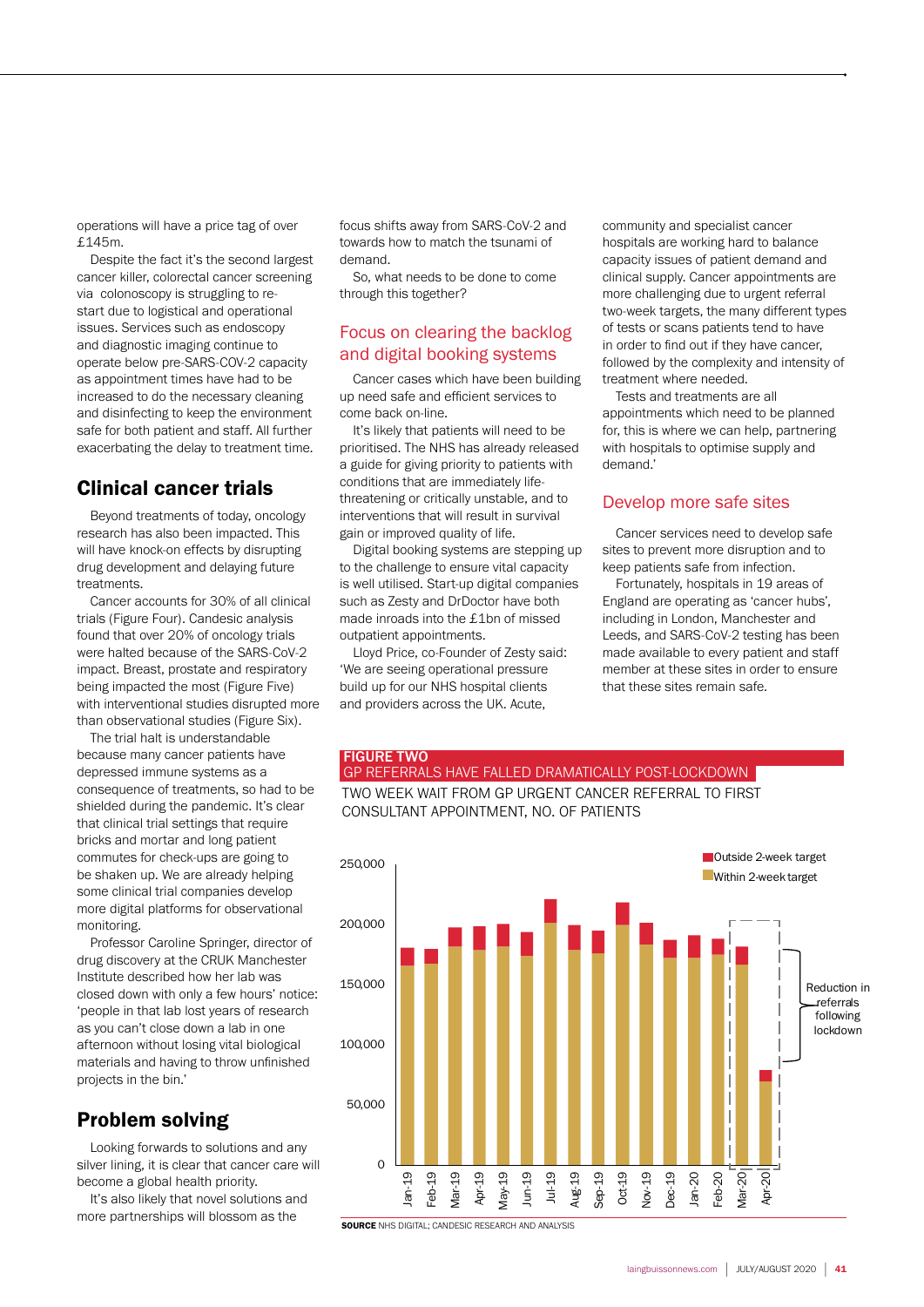## FIGURE THREE<br>SURGICAL CANCER TREATMENTS HAVE SUFFERED GREATES DISRUPTION



NOTE THE STATISTICS ARE CONFOUNDED SLIGHTLY BY THE FACT THAT SOME PATIENTS SCHEDULED FOR SURGERY OR CHEMOTHERAPY HAVE INSTEAD UNDERGONE RADIOTHERAPY

SOURCE CANCER RESEARCH UK; UCL; CANDESIC RESEARCH AND ANALYSIS

### Increasing capacity with mobile units

New capacity will have to be found to help accommodate the backlog of patients.

Thankfully buds of innovation are starting to occur with mobile chemotherapy buses and the fast track rollout of radiotherapy.

### Utilising independent sector and more public-privatepartnerships

It's quite clear that we are going to have

a huge backlog. Therefore, we do need an effective plan to deal with all of the issues that can arise when there is:

(i) a build-up in the system to deal with past and historic omissions; and

**(ii)** the usual requirements on testing and the usual incidence of cases arising.

'While increased capacity to deal with this is one answer, it will be equally important to utilise all of the tools available to us both in this country (e.g. digital solutions, remote access, PPP, use of alternative facilities) but also to look at skills and ideas coming from other countries who are facing the same issues,' said Hamid Yunis, a corporate &

healthcare partner at McDermott Will & Emery law firm.

NHS England has announced it is accelerating the use of stereotactic ablative radiotherapy (SABR) which requires fewer doses than standard radiotherapy, cutting the number of hospital visits that potentially vulnerable cancer patients need to make.

The independently owned Rutherford Cancer Centres is offering a public-private partnership model for its new centres located in Reading and Northumbria. This would help capacity restraint of very specialised Proton Beam Therapy. The single NHS service in Manchester is already full and the UCH London service is yet to open. In this new world order, it's expected to be safer to use units closer to home, rather than travel to the USA for treatment.

### Recruit more staff

Macmillan Cancer Support has already warned that tens of thousands of new specialist staff will be required to deliver such a rebound in demand. As unemployment figures jump, now seems a good time to encourage people to join and train in these vital care settings.

In summary, reminiscent of the famous saying, 'cometh the hour, cometh the man'

# FIGURE FOUR<br>30% OF ONCOLOGY CLINICAL TRIALS HAVE BEEN DISRUPTED BY THE RESPONSE TO SARS-COV-2

CLINICAL TRIALS DISRUPTED BY COVID-19, NO. OF TRIALS



- Oncology clinical trials have faced significant disruption, making up 30% of the total number of trials disrupted
- Many proven and potential cancer treatments compromise the immune system, making subjects more vulnerable to the effects of Covid-19 – postponements are aimed at protecting these people
- The nature of oncology clinical trials involves frequent appointments at hospitals, delaying them meant reducing the risk of infection on staff and patients and allowed diversion of resources to tackling Covid-19
- While difficult to quantify, there are also long term impacts as drug in development will take longer to reach widespread use.

SOURCE GLOBALDATA PHARMA INTELLIGENCE CENTER; CANDESIC RESEARCH AND ANALYSIS